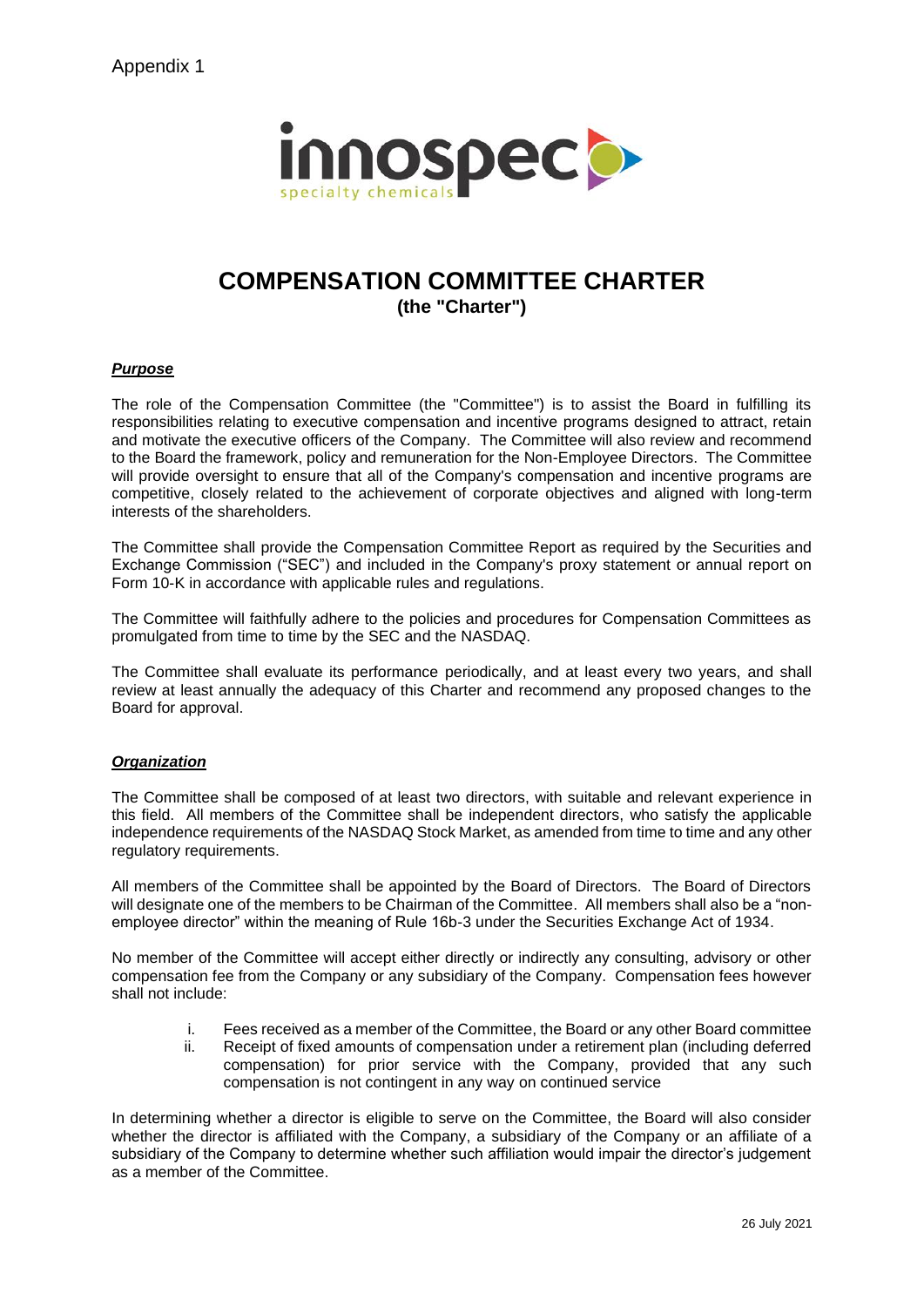Committee members shall continue to act until their successors are appointed by the Board and shall be subject to removal at any time by a majority of the Board.

### *Meetings*

The Committee shall meet at least two times annually, or more frequently as circumstances dictate and at such other times as deemed necessary by the Chairman of the Committee.

The Committee shall keep regular minutes of its meetings and report to the Board on its actions and recommendations.

A majority of the members of the Committee shall constitute a quorum for the transaction of business. The Committee may from time to time delegate any of its duties or responsibilities to a sub-committee made up of one or more Committee members.

### *Key Responsibilities*

The Committee shall have the following authority and responsibilities:

- 1. To review and recommend to the Board the total compensation for the Non-Employee Directors of the Company.
- 2. To review and approve corporate goals and objectives relevant to Chief Executive Officer compensation, to evaluate the Chief Executive Officer's performance in the light of those goals and together with the other independent directors (as directed by the Board), to determine and approve the Chief Executive Officer's annual compensation level, based on this evaluation, including salary, bonus, incentive and equity compensation. The Chief Executive Officer will not be present during any discussion or decision regarding his compensation.
- 3. To review and make recommendations to the Board on an annual basis the evaluation process and compensation structure for the Company's Officers. The Committee shall review the recommendations of the Chief Executive Officer on the performance of the senior executive officers and shall recommend to the Board the annual compensation, including salary, bonus, incentive and equity compensation, for senior Officers who report directly to him. The committee shall also provide oversight of management's decisions concerning the performance and compensation of other Company officers.

The Committee shall approve the terms of any employment agreements, severance agreements or change to employment agreements between the Company and its senior executive officers.

- 4. To review and make recommendations to the Board regarding benefit plans which pertain to the senior executive officers who report to the Chief Executive Officer.
- 5. To review the Company's incentive compensation and other stock-based plans and recommend changes in such plans to the board as needed. The Committee shall have and shall exercise all the authority of the board of directors with respect to the administration of such plans.
- 6. To retain consultants, from time to time, in its sole discretion, to advise the Committee on executive compensation practices, policies and/or any other matters within the charter of the Committee. The Compensation Committee shall also have sole authority to obtain any advice and assistance from internal or external legal, accounting or other advisers.
- 7. To review and make recommendations to the Board on any additional actions authorized by the Board.